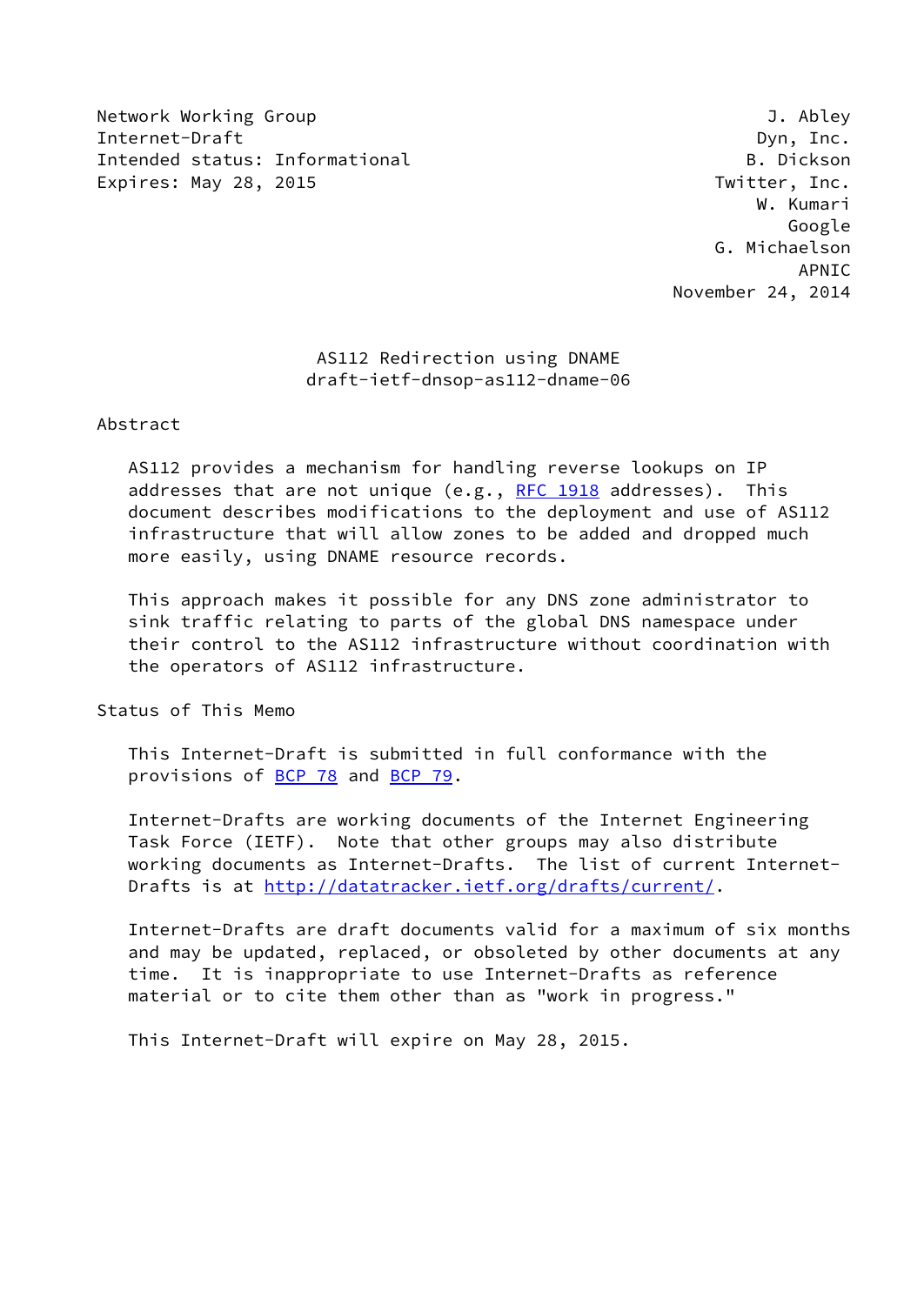<span id="page-1-1"></span>Internet-Draft AS112 Redirection using DNAME November 2014

### Copyright Notice

 Copyright (c) 2014 IETF Trust and the persons identified as the document authors. All rights reserved.

This document is subject to **[BCP 78](https://datatracker.ietf.org/doc/pdf/bcp78)** and the IETF Trust's Legal Provisions Relating to IETF Documents [\(http://trustee.ietf.org/license-info](http://trustee.ietf.org/license-info)) in effect on the date of publication of this document. Please review these documents carefully, as they describe your rights and restrictions with respect to this document. Code Components extracted from this document must include Simplified BSD License text as described in Section 4.e of the Trust Legal Provisions and are provided without warranty as described in the Simplified BSD License.

## Table of Contents

|                                                                   | $\overline{2}$  |
|-------------------------------------------------------------------|-----------------|
| 2.                                                                | $\overline{4}$  |
| 3.                                                                | $\overline{4}$  |
| $3.1$ . Extensions to Support DNAME Redirection                   | $\overline{4}$  |
| $3.2$ . Redirection of Query Traffic to AS112 Servers             | $\overline{5}$  |
| Continuity of AS112 Operations<br>$\overline{4}$ .                | $\overline{5}$  |
| Candidate Zones for AS112 Redirection<br>5.                       | $\underline{6}$ |
| DNAME Deployment Considerations<br>6.                             |                 |
| IAB Statement Regarding this .ARPA Request<br>$\mathbf{I}$ .      | $\frac{6}{7}$   |
| 8.                                                                | $\overline{1}$  |
|                                                                   | $\overline{1}$  |
| 8.2. Hosting of AS112.ARPA                                        | 9               |
| 8.3. Delegation of AS112.ARPA                                     | 10              |
|                                                                   | 10              |
|                                                                   | 10              |
|                                                                   | 11              |
| 11.1. Normative References                                        | 11              |
| 11.2. Informative References                                      | 11              |
| $\Delta$ ppendix A. Assessing Support for DNAME in the Real World | 12              |
|                                                                   | 12              |
|                                                                   | 14              |
| Appendix B. Editorial Notes                                       | 14              |
|                                                                   | <u>14</u>       |
|                                                                   | 15              |

<span id="page-1-0"></span>[1](#page-1-0). Introduction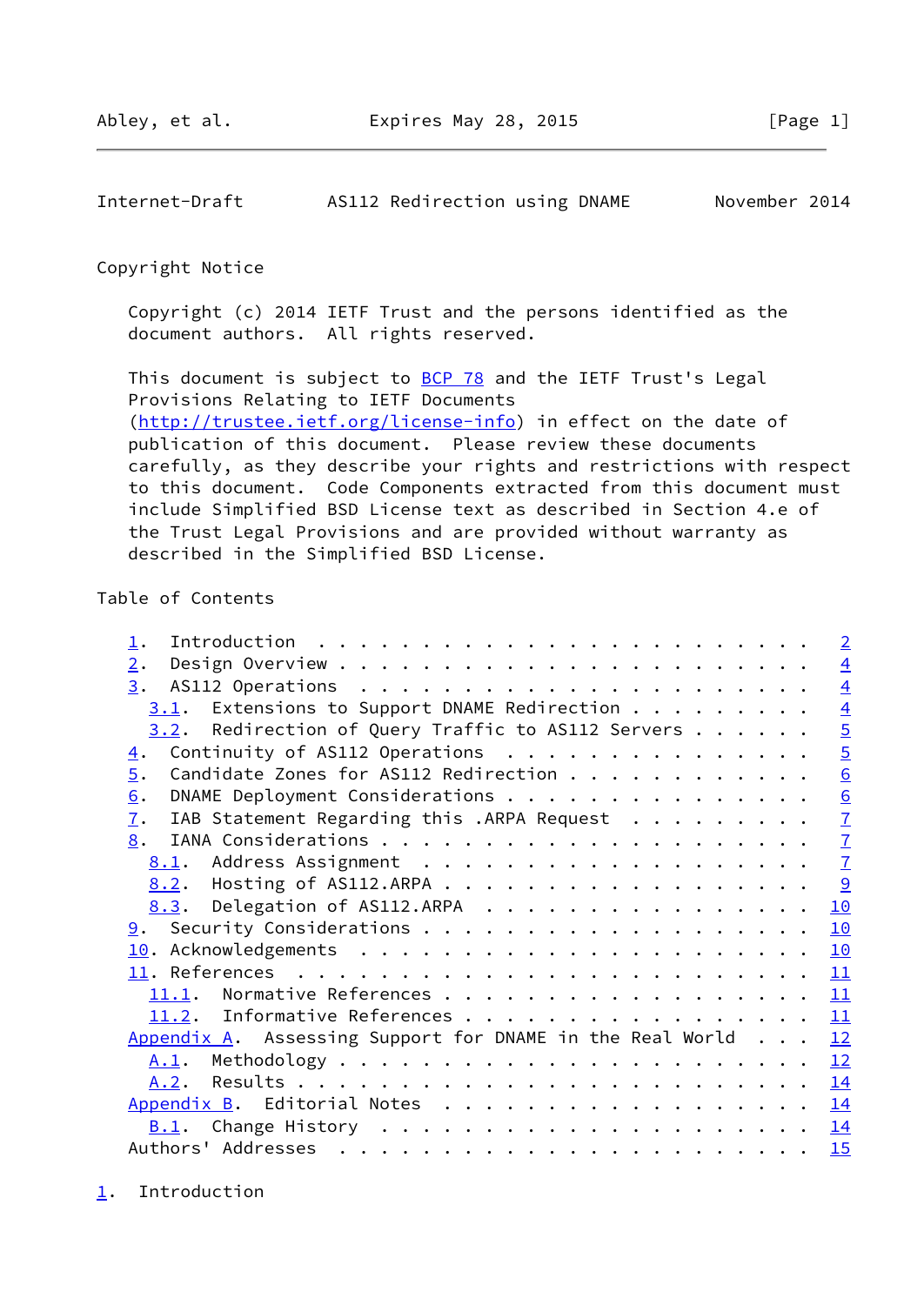Many sites connected to the Internet make use of IPv4 addresses that are not globally unique. Examples are the addresses designated in [\[RFC1918](https://datatracker.ietf.org/doc/pdf/rfc1918)] for private use within individual sites.

Abley, et al. **Expires May 28, 2015** [Page 2]

Internet-Draft AS112 Redirection using DNAME November 2014

 Devices in such environments may occasionally originate Domain Name System (DNS) queries (so-called "reverse lookups") corresponding to those private-use addresses. Since the addresses concerned have only local significance, it is good practice for site administrators to ensure that such queries are answered locally. However, it is not uncommon for such queries to follow the normal delegation path in the public DNS instead of being answered within the site.

 It is not possible for public DNS servers to give useful answers to such queries. In addition, due to the wide deployment of private-use addresses and the continuing growth of the Internet, the volume of such queries is large and growing. The AS112 project aims to provide a distributed sink for such queries in order to reduce the load on the IN-ADDR.ARPA authoritative servers. The AS112 project is named after the Autonomous System Number (ASN) that was assigned to it.

 Prior to implementation of this technique, the AS112 project did not accommodate the addition and removal of DNS zones elegantly. Since additional zones of definitively local significance are known to exist, this presents a problem. This document describes modifications to the deployment and use of AS112 infrastructure that will allow zones to be added and dropped much more easily.

 The AS112 project is described in detail in [\[I-D.ietf-dnsop-rfc6304bis](#page-11-5)].

 The AS112 nameservers (PRISONER.IANA.ORG, BLACKHOLE-1.IANA.ORG and BLACKHOLE-2.IANA.ORG) are required to answer authoritatively for each and every zone that is delegated to them. If a zone is delegated to AS112 nameservers without those nameservers being configured ahead of time to answer authoritatively for that zone, there is a detrimental impact on clients following referrals for queries within that zone. This misconfiguration is colloquially known as a "lame delegation".

 AS112 nameserver operators are only loosely-coordinated, and hence adding support for a new zone (or, correspondingly, removing support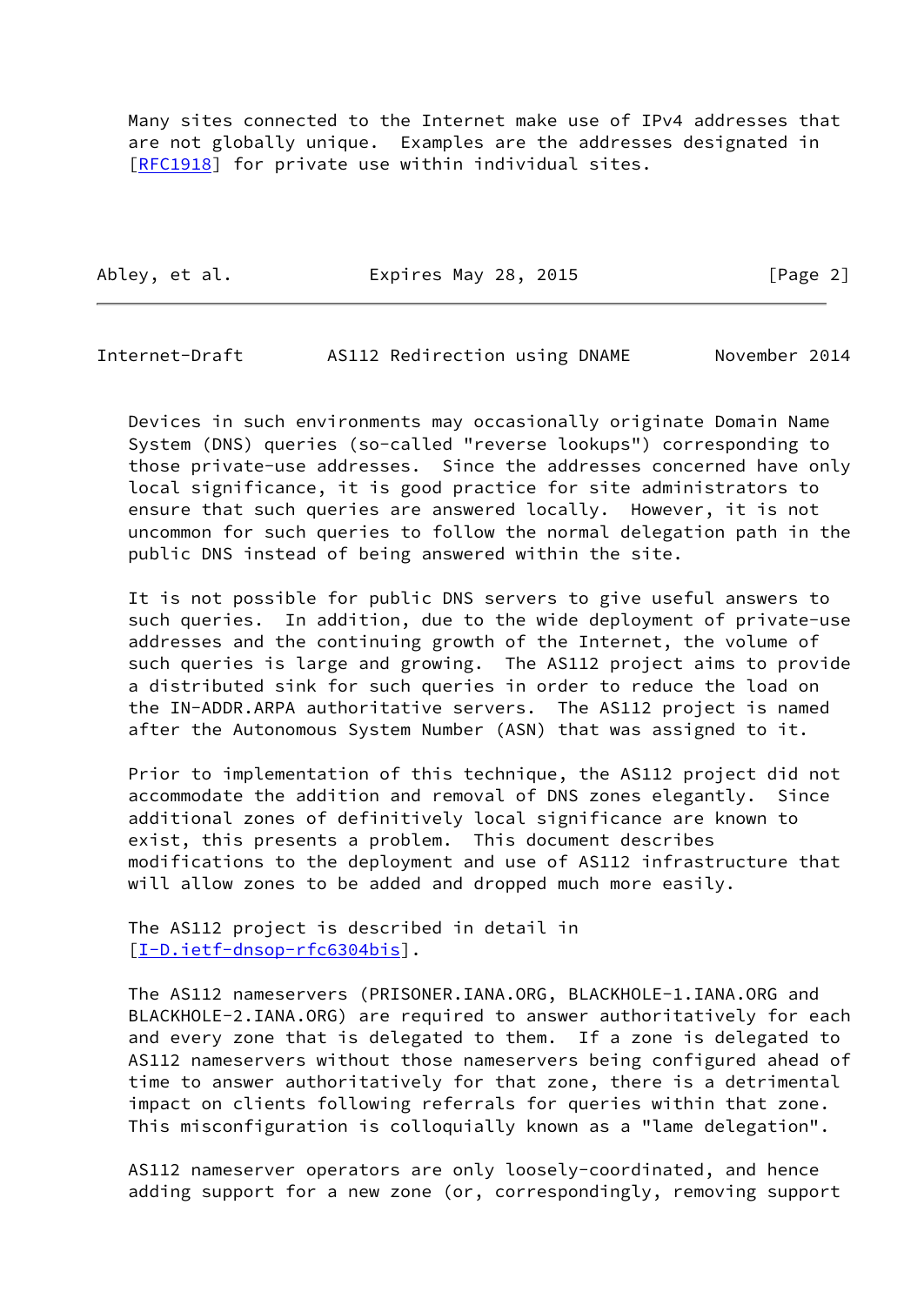for a zone that is no longer delegated to the AS112 nameservers) is difficult to accomplish with accuracy. Testing AS112 nameservers remotely to see whether they are configured to answer authoritatively for a particular zone is similarly challenging since AS112 nodes are distributed using anycast [[RFC4786](https://datatracker.ietf.org/doc/pdf/rfc4786)].

 This document defines a more flexible approach for sinking queries on AS112 infrastructure that can be deployed alongside unmodified, existing AS112 nodes. Instead of delegating additional zones directly to AS112 nameservers, DNAME [\[RFC6672](https://datatracker.ietf.org/doc/pdf/rfc6672)] redirection is used. This approach has the advantage that query traffic for arbitrary parts of the namespace can be directed to AS112 servers without those

| Abley, et al.<br>Expires May 28, 2015 | [Page 3] |
|---------------------------------------|----------|
|---------------------------------------|----------|

<span id="page-3-1"></span>Internet-Draft AS112 Redirection using DNAME November 2014

 servers having to be reconfigured every time a zone is added or removed.

 This approach makes it possible for any DNS zone administrator to sink traffic relating to parts of the global DNS namespace under their control to the AS112 infrastructure without coordination with the operators of AS112 infrastructure.

<span id="page-3-0"></span>[2](#page-3-0). Design Overview

 A new zone, EMPTY.AS112.ARPA, is delegated to a single nameserver BLACKHOLE.AS112.ARPA (IPv4 address TBAv4-1, IPv6 address TBAv6-1).

 The IPv4 address TBAv4-1 has been assigned by the IANA such that the address is coverable by a single IPv4 /24 prefix, and that no other address covered by that prefix is in use. The IPv6 address TBAv6-1 has been similarly assigned such that no other address within a covering /48 is in use. This addressing plan accommodates the anycast distribution of the BLACKHOLE.AS112.ARPA service using a single IPv4 service prefix and a single IPv6 service prefix. See [\[RFC4786](https://datatracker.ietf.org/doc/pdf/rfc4786)] for more discussion of anycast service distribution; see [Section 8](#page-7-1) for the specific requests this document makes of the IANA.

 Some or all of the existing AS112 nodes SHOULD be extended to support these new nameserver addresses, and to host the EMPTY.AS112.ARPA zone. See [[I-D.ietf-dnsop-rfc6304bis\]](#page-11-5) for revised guidance to AS112 server operators.

Each part of the DNS namespace for which it is desirable to sink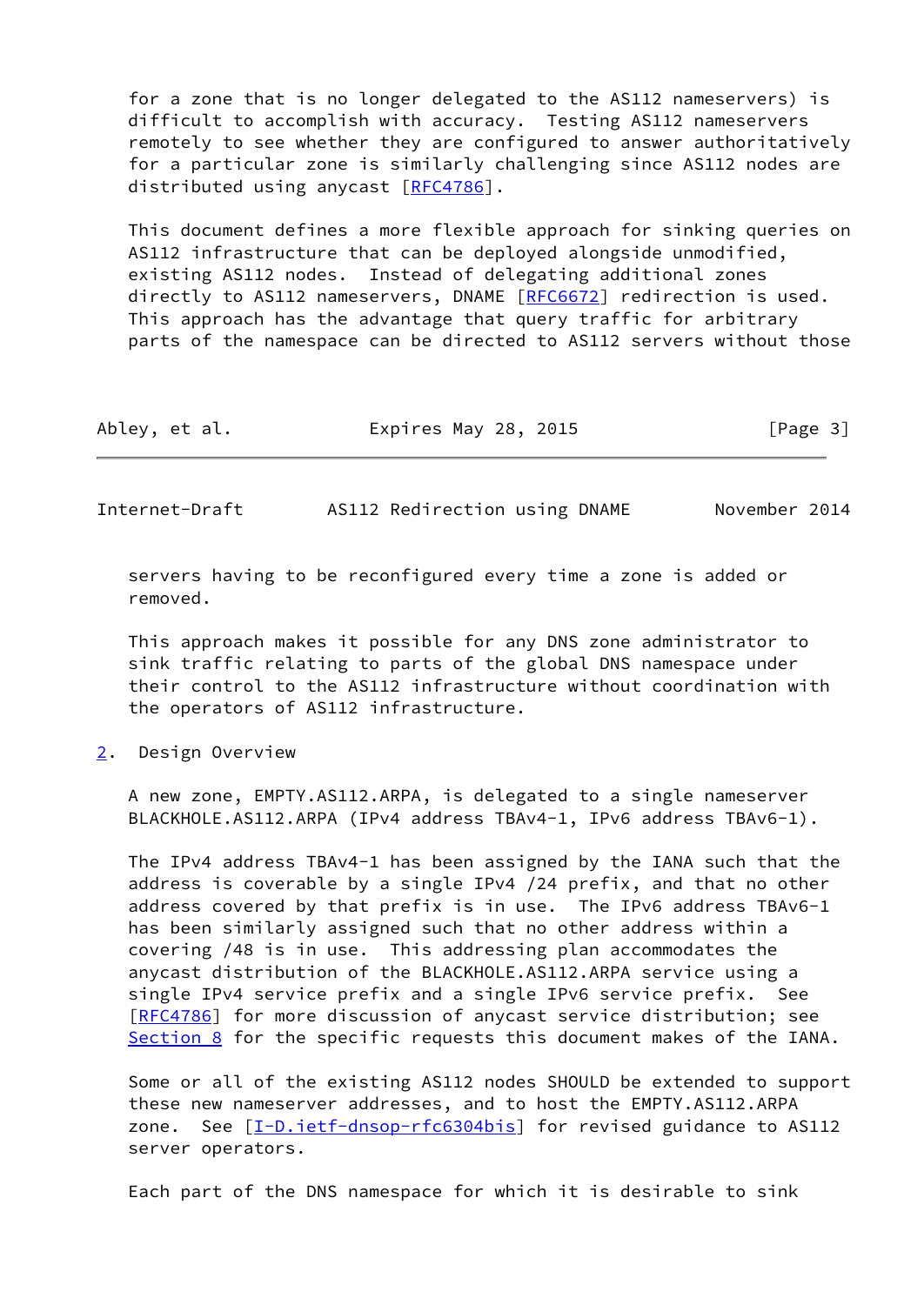queries at AS112 nameservers should be redirected to the EMPTY.AS112.ARPA zone using DNAME [[RFC6672](https://datatracker.ietf.org/doc/pdf/rfc6672)]. See [Section 3.2](#page-4-2) for guidance to zone administrators.

<span id="page-4-0"></span>[3](#page-4-0). AS112 Operations

<span id="page-4-1"></span>[3.1](#page-4-1). Extensions to Support DNAME Redirection

 Guidance to operators of AS112 nodes is extended to include configuration of the TBAv4-1, and TBAv6-1 addresses, and the corresponding announcement of covering routes for those addresses, and to host the EMPTY.AS112.ARPA zone.

 IPv4-only AS112 nodes should only configure the TBAv4-1 nameserver address; IPv6-only AS112 nodes should only configure the TBAv6-1 nameserver address.

 It is only necessary for a single AS112 server operator to implement these extensions for this mechanism to function as intended. It is

| Abley, et al. |  | Expires May 28, 2015 | [Page 4] |
|---------------|--|----------------------|----------|
|---------------|--|----------------------|----------|

<span id="page-4-3"></span>Internet-Draft AS112 Redirection using DNAME November 2014

 beneficial if many more than one AS112 server operators make these changes, however, since that provides for greater distribution and capacity for the nameservers serving the EMPTY.AS112.ARPA zone. It is not necessary for all AS112 server operators to make these changes for the mechanism to be viable.

 Detailed instructions for the implementation of these extensions is included in [\[I-D.ietf-dnsop-rfc6304bis](#page-11-5)].

<span id="page-4-2"></span>[3.2](#page-4-2). Redirection of Query Traffic to AS112 Servers

 Once the EMPTY.AS112.ARPA zone has been deployed using the nameservers described in [Section 3.1](#page-4-1), redirections may be installed in the DNS namespace for queries that are intended to be answered by the AS112 infrastructure.

 For example, reverse queries corresponding to TEST-NET-1 (192.0.2.0/24) [\[RFC5737](https://datatracker.ietf.org/doc/pdf/rfc5737)] could be redirected to AS112 nameservers by installing a DNAME resource record in the 192.IN-ADDR.ARPA zone, as illustrated in Figure 1.

\$ORIGIN 192.IN-ADDR.ARPA.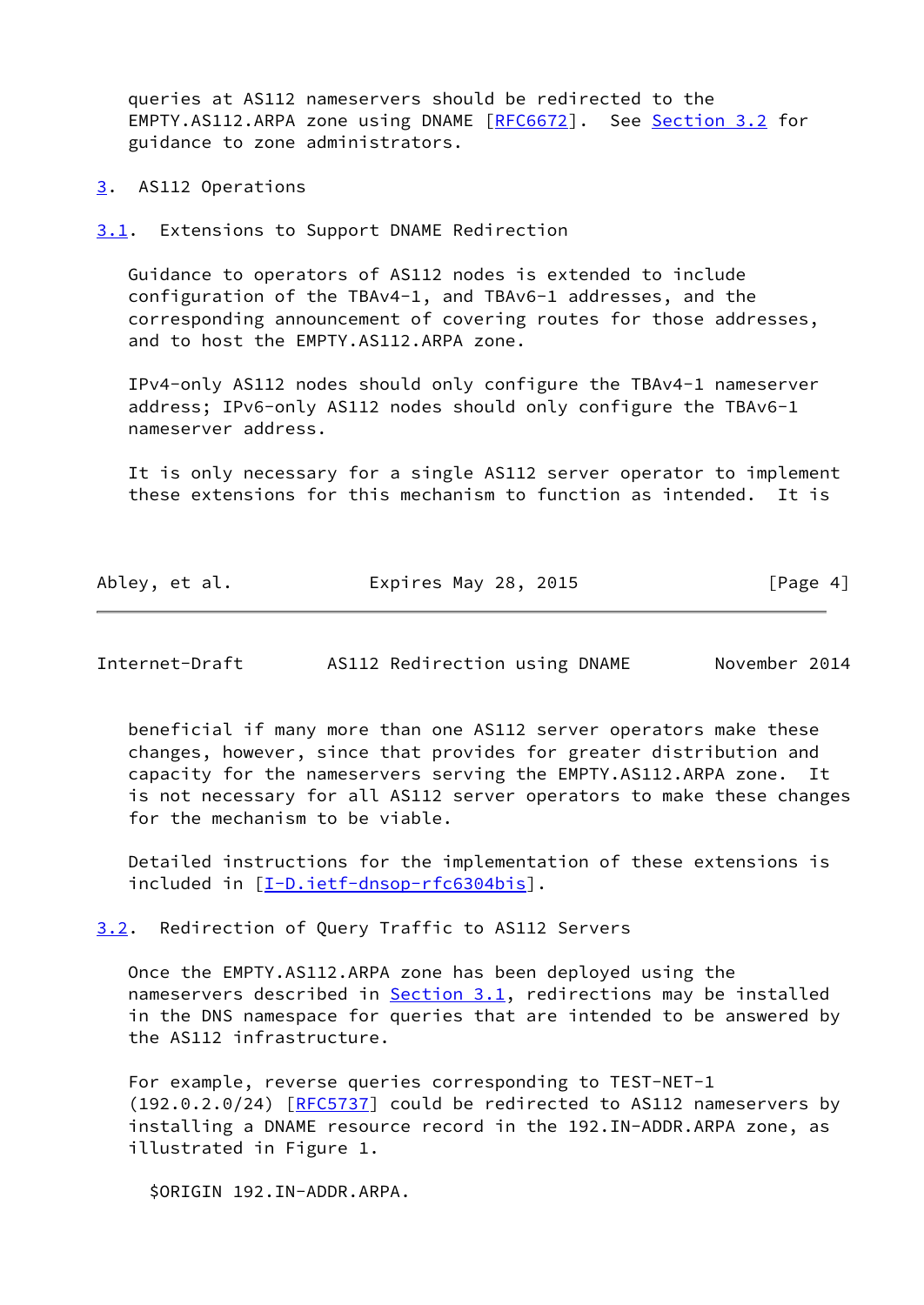2.0 IN DNAME EMPTY.AS112.ARPA.

...

...

## Figure 1

 There is no practical limit to the number of redirections that can be configured in this fashion. Redirection of a particular part of the namespace to EMPTY.AS112.ARPA can be removed at any time, under the control of the administrators of the corresponding part of the DNS namespace. No changes to deployed AS112 nodes incorporating the extensions described in this document are required to support additional redirections. A list of possible candidates for AS112 redirection can be found in [Section 5.](#page-5-1)

 DNAME resource records deployed for this purpose can be signed with DNSSEC [\[RFC4033](https://datatracker.ietf.org/doc/pdf/rfc4033)], providing a secure means of authenticating the legitimacy of each redirection.

<span id="page-5-0"></span>[4](#page-5-0). Continuity of AS112 Operations

 Existing guidance to AS112 server operators to accept and respond to queries directed at the PRISONER.IANA.ORG, BLACKHOLE-1.IANA.ORG and BLACKHOLE-2.IANA.ORG nameservers should continue to be followed, and no changes to the delegation of existing zones hosted on AS112 servers should occur. These measures are intended to provide

| Abley, et al.<br>Expires May 28, 2015 | [Page 5] |
|---------------------------------------|----------|
|---------------------------------------|----------|

<span id="page-5-2"></span>Internet-Draft AS112 Redirection using DNAME November 2014

 continuity of operations for zones currently delegated to AS112 servers and avoid any accidental client impact due to the changes proposed in this document.

 Once it has become empirically and quantitatively clear that the EMPTY.AS112.ARPA zone is well-hosted to the extent that it is thought that the existing, unmodified AS112 servers host 10.IN-ADDR.ARPA, the decision might be made to replace the delegation of those [[RFC1918](https://datatracker.ietf.org/doc/pdf/rfc1918)] zones with DNAME redirection. Once implemented, the PRISONER.IANA.ORG, BLACKHOLE-1.IANA.ORG and BLACKHOLE-2.IANA.ORG nameservers could be retired. This document gives no such direction to the IANA, however.

<span id="page-5-1"></span>[5](#page-5-1). Candidate Zones for AS112 Redirection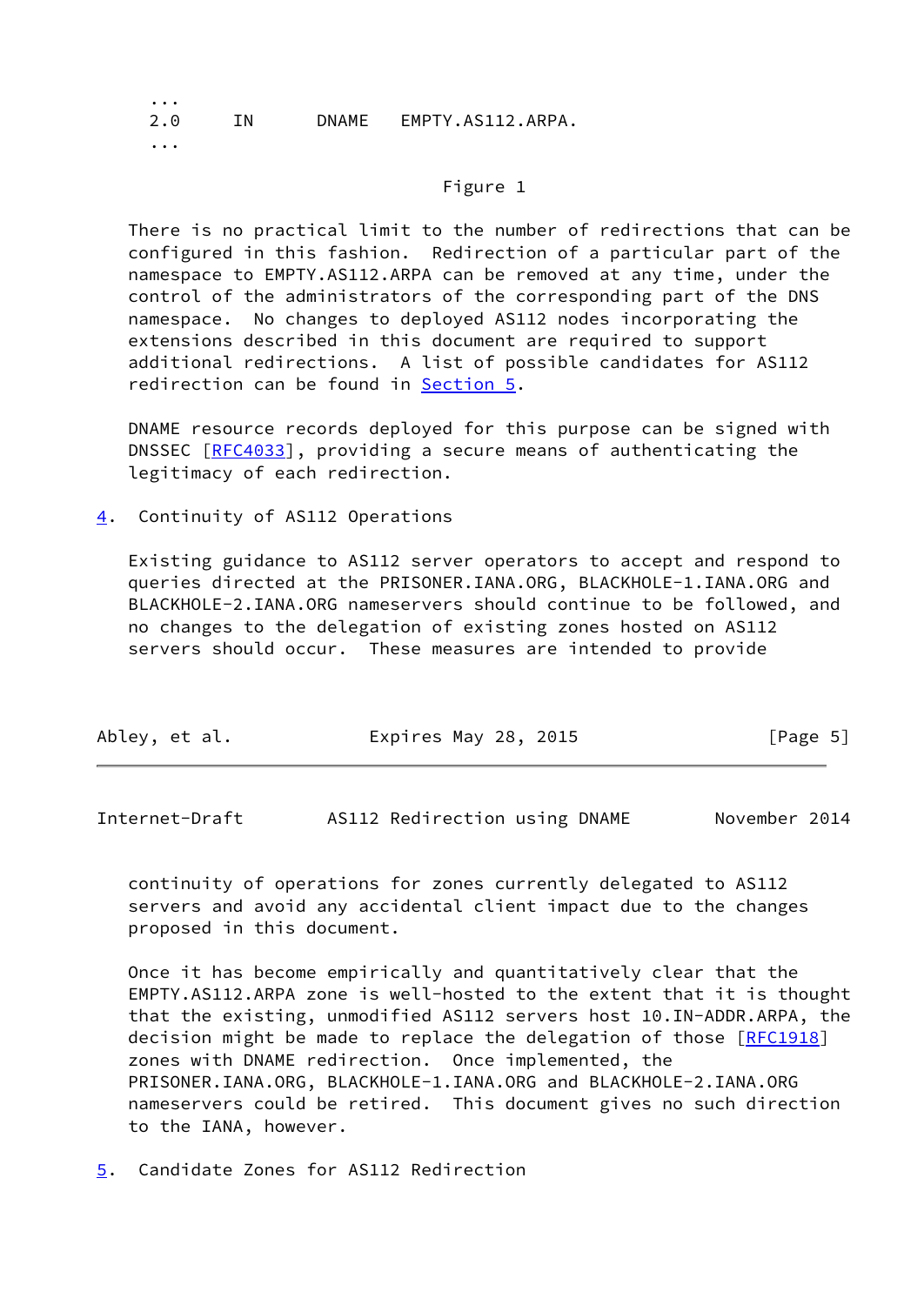All zones listed in [\[RFC6303](https://datatracker.ietf.org/doc/pdf/rfc6303)] are candidates for AS112 redirection.

 Since no pre-provisioning is required on the part of AS112 operators to facilitate sinking of any name in the DNS namespace by AS112 infrastructure, this mechanism supports AS112 redirection by any zone owner in the DNS.

 This document is simply concerned with provision of the AS112 redirection service, and does not specify that any particular AS112 redirection be put in place.

<span id="page-6-0"></span>[6](#page-6-0). DNAME Deployment Considerations

 DNAME was specified years after the original implementations of [\[RFC1035](https://datatracker.ietf.org/doc/pdf/rfc1035)], and hence universal deployment cannot be expected. [\[RFC6672](https://datatracker.ietf.org/doc/pdf/rfc6672)] specifies a fall-back mechanism which makes use of synthesised CNAME RRSets for this reason. The expectation that design choices in the DNAME specification ought to mitigate any lack of deployment is reviewed below. Experimental validation of those expectations is included in [Appendix A.](#page-12-0)

 It is a fundamental design requirement of AS112 service that responses be cached. We can safely declare DNAME support on the authoritative server to be a prerequisite for DNAME redirection, but the cases where individual elements in resolver chains do not support DNAME processing deserve closer examination.

 The expected behaviour when a DNAME response is supplied to a resolver that does not support DNAME is that the accompanying, synthesised CNAME will be accepted and cached. Re-query frequency will be determined by the TTLs returned by the DNAME-responding authoritative servers.

| Abley, et al. | Expires May 28, 2015 | [Page 6] |
|---------------|----------------------|----------|
|---------------|----------------------|----------|

<span id="page-6-1"></span>

| Internet-Draft<br>AS112 Redirection using DNAME |  | November 2014 |
|-------------------------------------------------|--|---------------|
|-------------------------------------------------|--|---------------|

 Resolution of the CNAME target is straightforward and functions exactly as the AS112 project has operated since it was deployed. The negative caching [\[RFC2308](https://datatracker.ietf.org/doc/pdf/rfc2308)] of the CNAME target follows the parameters defined in the target zone, EMPTY.AS112.ARPA. This has the side effects that all redirected names ultimately landing on an AS112 node will be negatively-cached with the same parameters, but this lack of flexibility seems non-controversial; the effect of reducing the negative cache TTL would be increased query volume on the AS112 node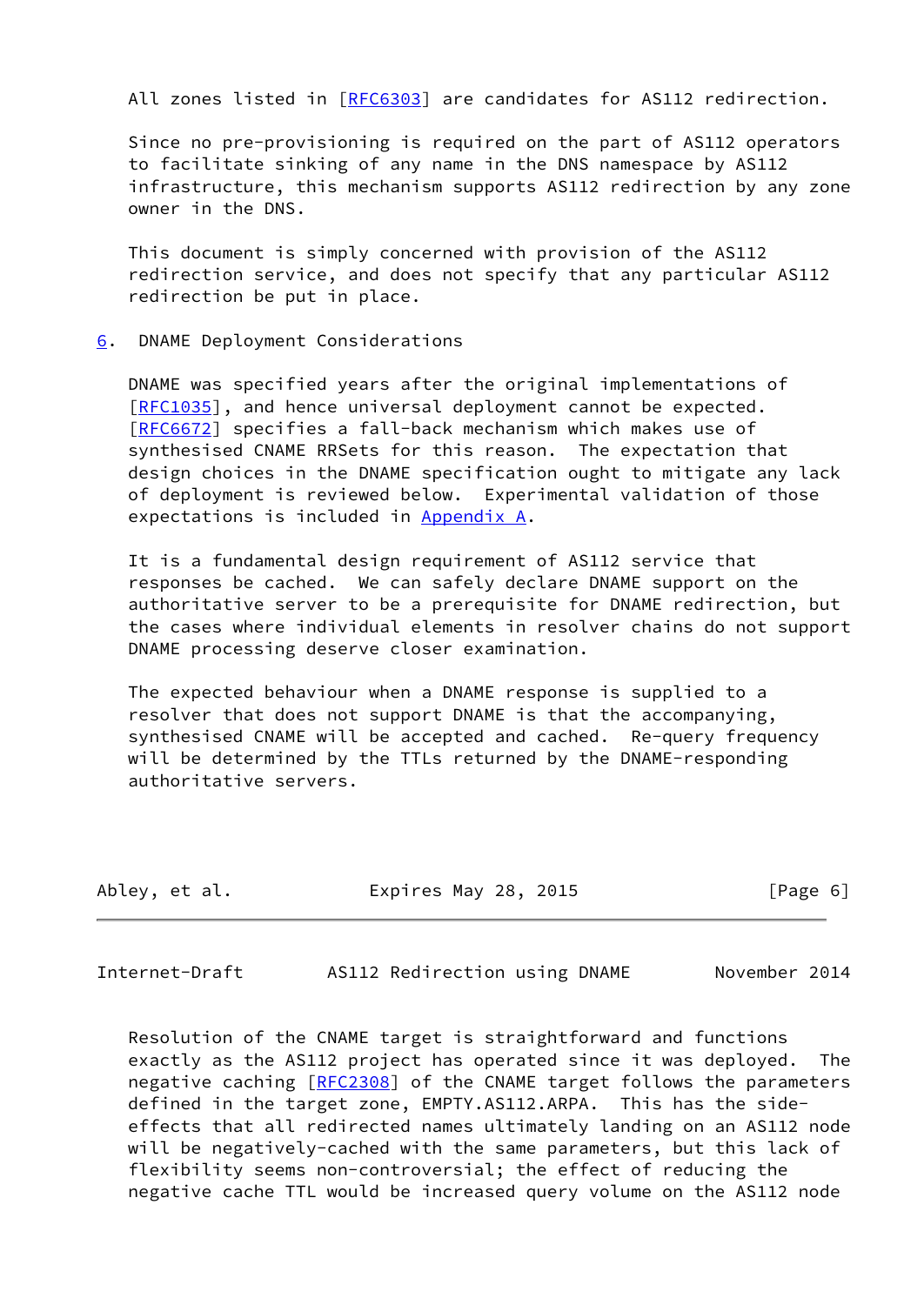operator concerned, and hence controls seem well-aligned with operation.

 Validating resolvers (i.e. those requesting and processing DNSSEC [\[RFC4033](https://datatracker.ietf.org/doc/pdf/rfc4033)] metadata) are required to implement DNAME, and hence should not make use of synthesised CNAME RRs. The lack of signature over a received CNAME RR should hence not limit the ability to sign the redirection point, and for those signatures to be validated.

 In the case where a recursive server implements DNAME, but DNAME is not implemented in a stub resolver, CNAME synthesis will again provide a viable path.

 DNAME support on AS112 nodes themselves is never required under this proposal.

<span id="page-7-0"></span>[7](#page-7-0). IAB Statement Regarding this .ARPA Request

 With the publication of this document, the IAB approves of the delegation of 'AS112' in the ARPA domain. Under [\[RFC3172](https://datatracker.ietf.org/doc/pdf/rfc3172)], the IAB has requested that IANA delegate and provision "AS112.ARPA" as specified in this specification. However, the IAB does not take any architectural or technical position about this specification.

<span id="page-7-1"></span>[8](#page-7-1). IANA Considerations

<span id="page-7-2"></span>[8.1](#page-7-2). Address Assignment

 This document requests that IANA assign IPv4 and IPv6 number resources in conformance with section [4 of \[RFC2860\]](https://datatracker.ietf.org/doc/pdf/rfc2860#section-4).

 The IANA is requested to assign one IPv4 /24 netblock and register its use in the IPv4 Special-Purpose Address Registry [\[RFC6890](https://datatracker.ietf.org/doc/pdf/rfc6890)] as follows:

Abley, et al. **Expires May 28, 2015** [Page 7]

Internet-Draft AS112 Redirection using DNAME November 2014

+----------------------+-----------------------+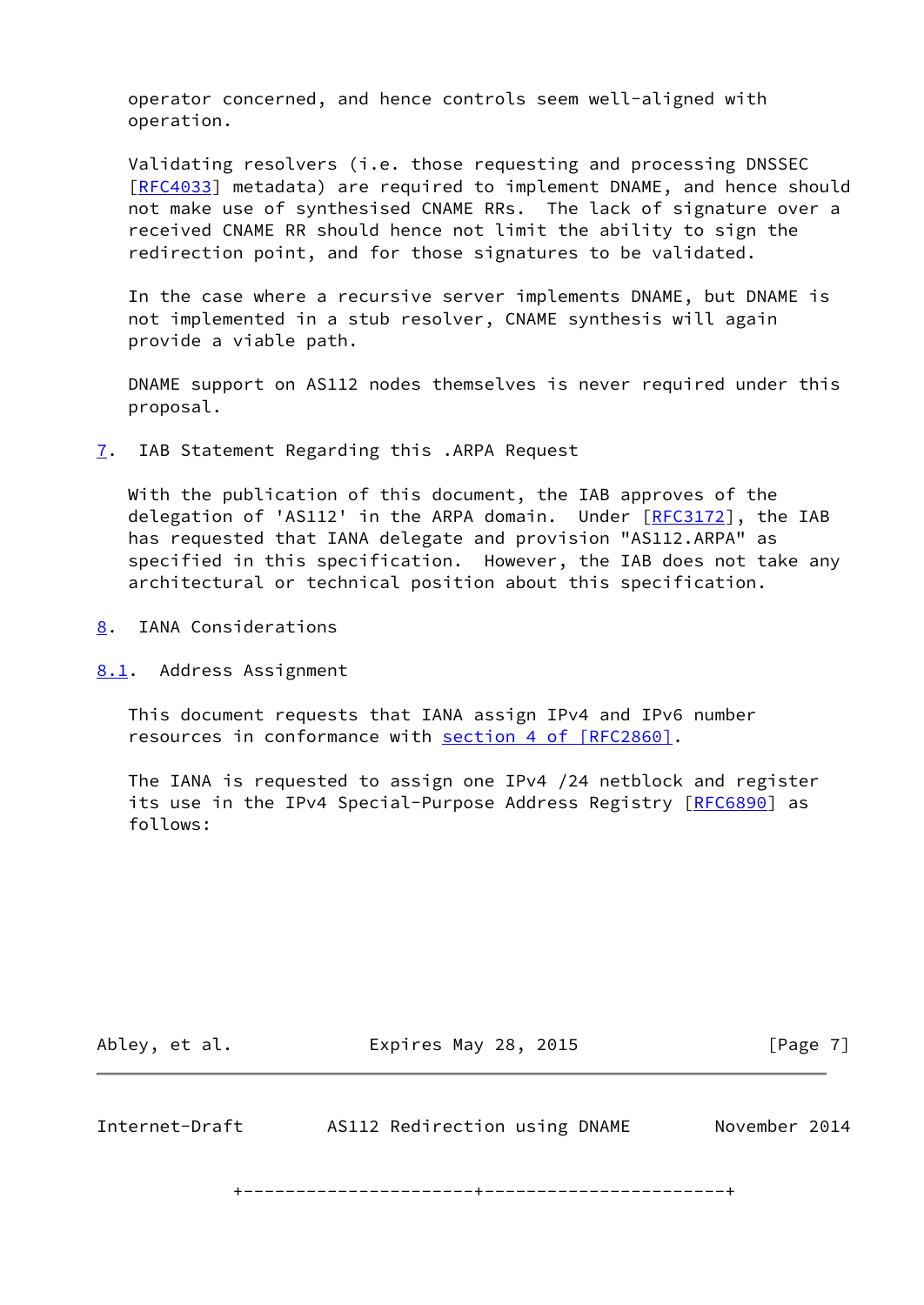| Name                         | Value                 |
|------------------------------|-----------------------|
| Address Block                | As determined by IANA |
| Name                         | $AS112-v4$            |
| <b>RFC</b>                   | [THIS DOCUMENT]       |
| Allocation Date              | As determined by IANA |
| Termination Date             | N/A                   |
| Source                       | True                  |
| Destination                  | True                  |
| Forwardable                  | True                  |
| Global                       | True                  |
| Reserved-by-Protocol   False |                       |

 We suggest that IANA assign 192.31.196.0/24 from the IPv4 Recovered Address Space Registry, but any /24 which has been unassigned and unadvertised for at least twelve months is acceptable.

 The IANA is requested to assign one IPv6 /48 netblock and register its use in the IPv6 Special-Purpose Address Registry [\[RFC6890](https://datatracker.ietf.org/doc/pdf/rfc6890)] as follows: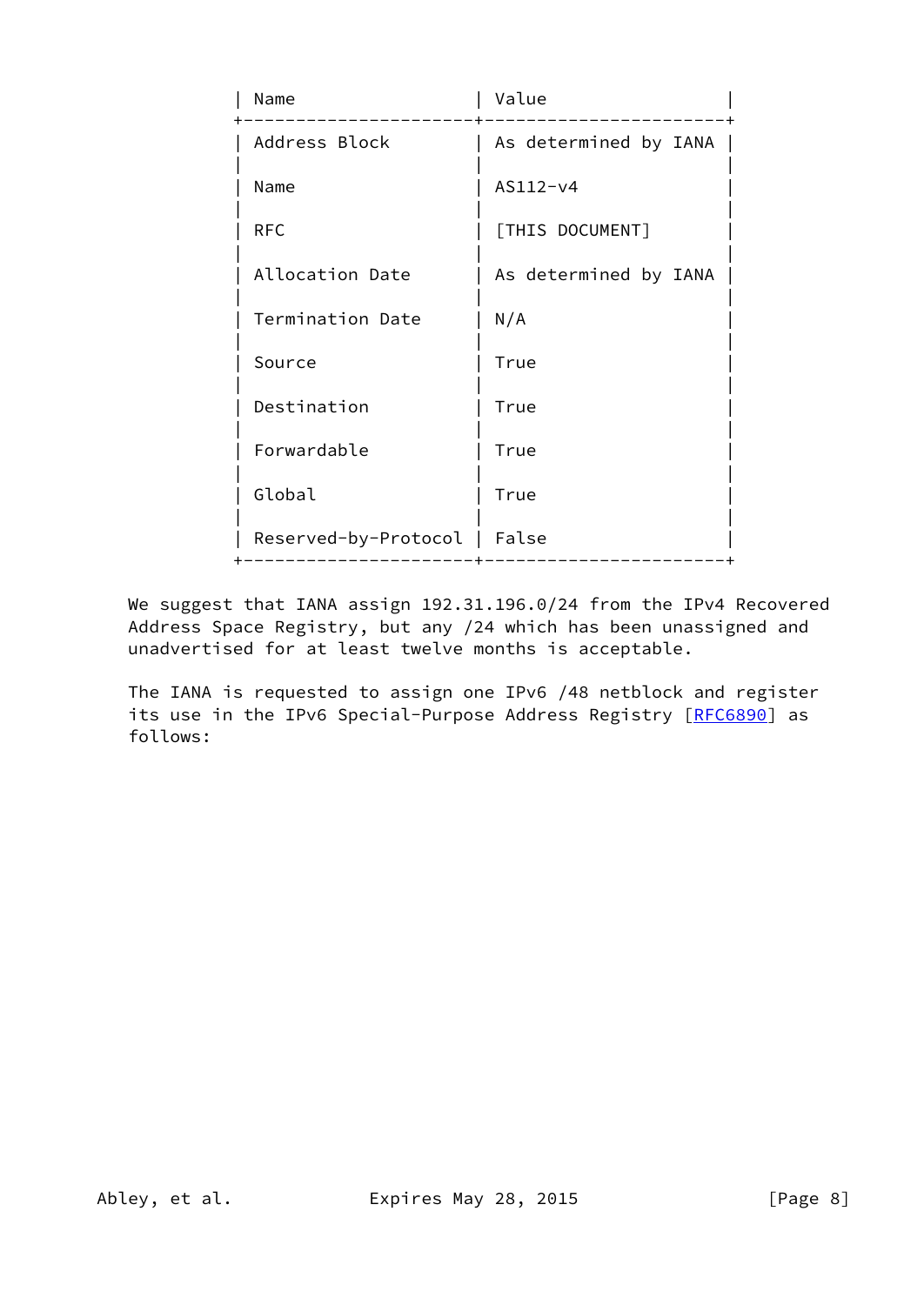## <span id="page-9-1"></span>Internet-Draft AS112 Redirection using DNAME November 2014

| Name                 | Value                 |
|----------------------|-----------------------|
| Address Block        | As determined by IANA |
| Name                 | $AS112-v6$            |
| <b>RFC</b>           | [THIS DOCUMENT]       |
| Allocation Date      | As determined by IANA |
| Termination Date     | N/A                   |
| Source               | True                  |
| Destination          | True                  |
| Forwardable          | True                  |
| Global               | True                  |
| Reserved-by-Protocol | False                 |
|                      |                       |

We suggest that IANA assign 2001:112::/48 from the IETF Protocol Assignments allocation [\[RFC2928](https://datatracker.ietf.org/doc/pdf/rfc2928)], but /48 which has been unassigned and unadvertised for at least twelve months is acceptable.

 Once assigned, all occurrences of TBAv4 in this document should be replaced by the IPv4 netblock assigned, in conventional notation. Occurrences of TBAv4-1 should be replaced with an address from the netblock with lowest octet set to 1. Similarly, all occurrences of TBAv6 in this document should be replaced by the IPv6 netblock assigned, in conventional notation, and TBAv6-1 replaced with an address from that netblock with the lowest 48 bits set to the value 1. Once those changes are made, this paragraph may be removed prior to publication.

 The netblocks assigned by the IANA for this purpose are TBAv4 and TBAv6.

## <span id="page-9-0"></span>[8.2](#page-9-0). Hosting of AS112.ARPA

 The IANA is requested to host and sign the zone AS112.ARPA using nameservers and DNSSEC signing infrastructure of their choosing, as shown in Figure 2. SOA RDATA may be adjusted by the IANA to suit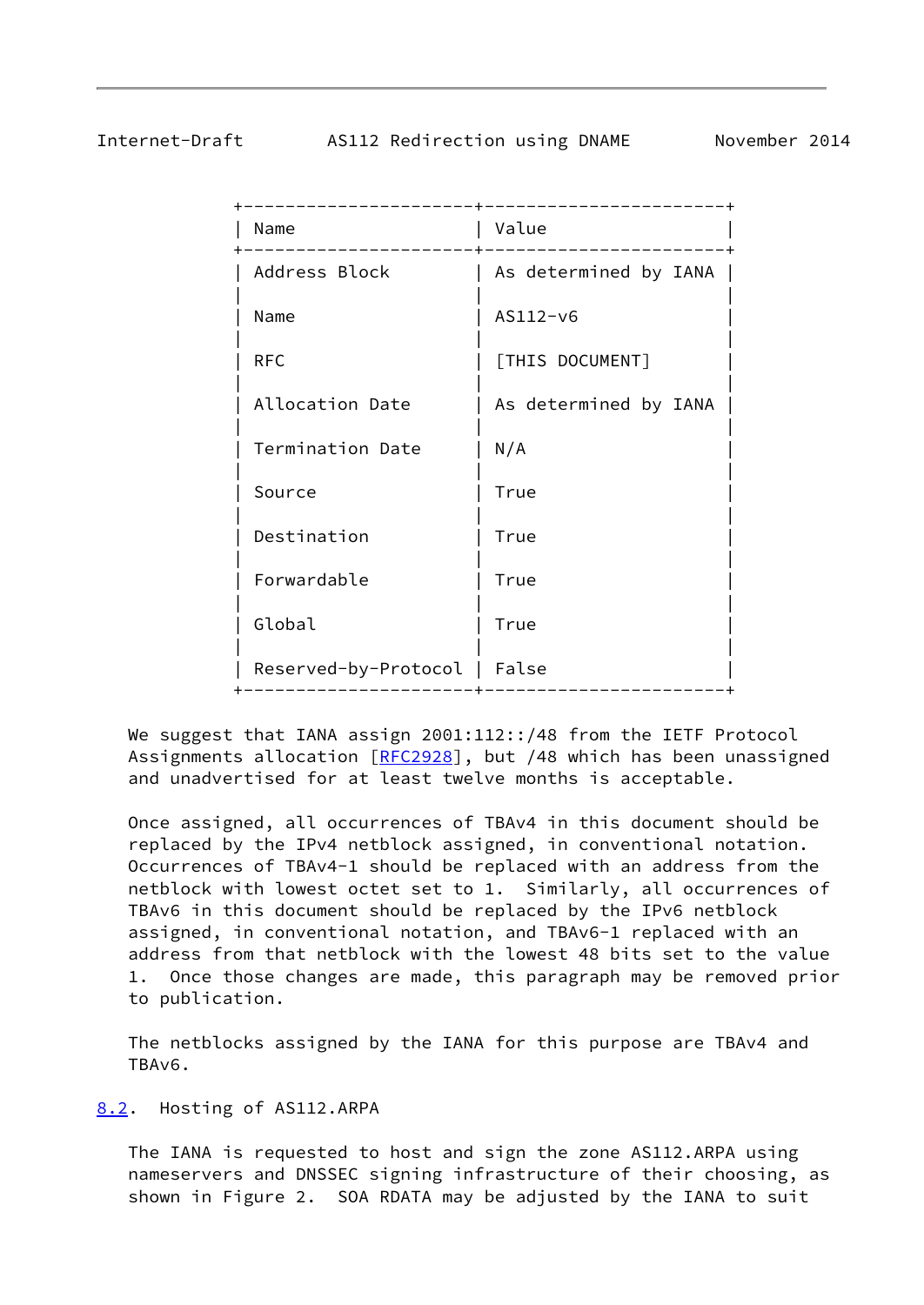<span id="page-10-1"></span>Abley, et al. **Expires May 28, 2015** [Page 9] Internet-Draft AS112 Redirection using DNAME November 2014 \$ORIGIN AS112.ARPA. \$TTL 3600 @ IN SOA BLACKHOLE.AS112.ARPA. NOC.DNS.ICANN.ORG. ( 1 ; serial 10800 ; refresh 3600 ; retry 1209600 ; expire 3600 ) ; negative cache TTL NS A.IANA-SERVERS.NET. NS B.IANA-SERVERS.NET. NS C.IANA-SERVERS.NET. BLACKHOLE A TBAv4-1 AAAA TBAv6-1 HOSTNAME NS BLACKHOLE EMPTY NS BLACKHOLE Figure 2

<span id="page-10-0"></span>[8.3](#page-10-0). Delegation of AS112.ARPA

their operational requirements.

 Once the AS112.ARPA zone is being hosted in production, the IANA is requested to arrange delegation from the ARPA zone according to normal IANA procedure for ARPA zone management, to the nameservers used in carrying out the direction in **Section 8.2.** The whois contact information for the new record should be specified by the IAB under [\[RFC3172](https://datatracker.ietf.org/doc/pdf/rfc3172)].

<span id="page-10-2"></span>[9](#page-10-2). Security Considerations

 This document presents no known additional security concerns to the Internet.

 For security considerations relating to AS112 service in general, see [\[I-D.ietf-dnsop-rfc6304bis](#page-11-5)].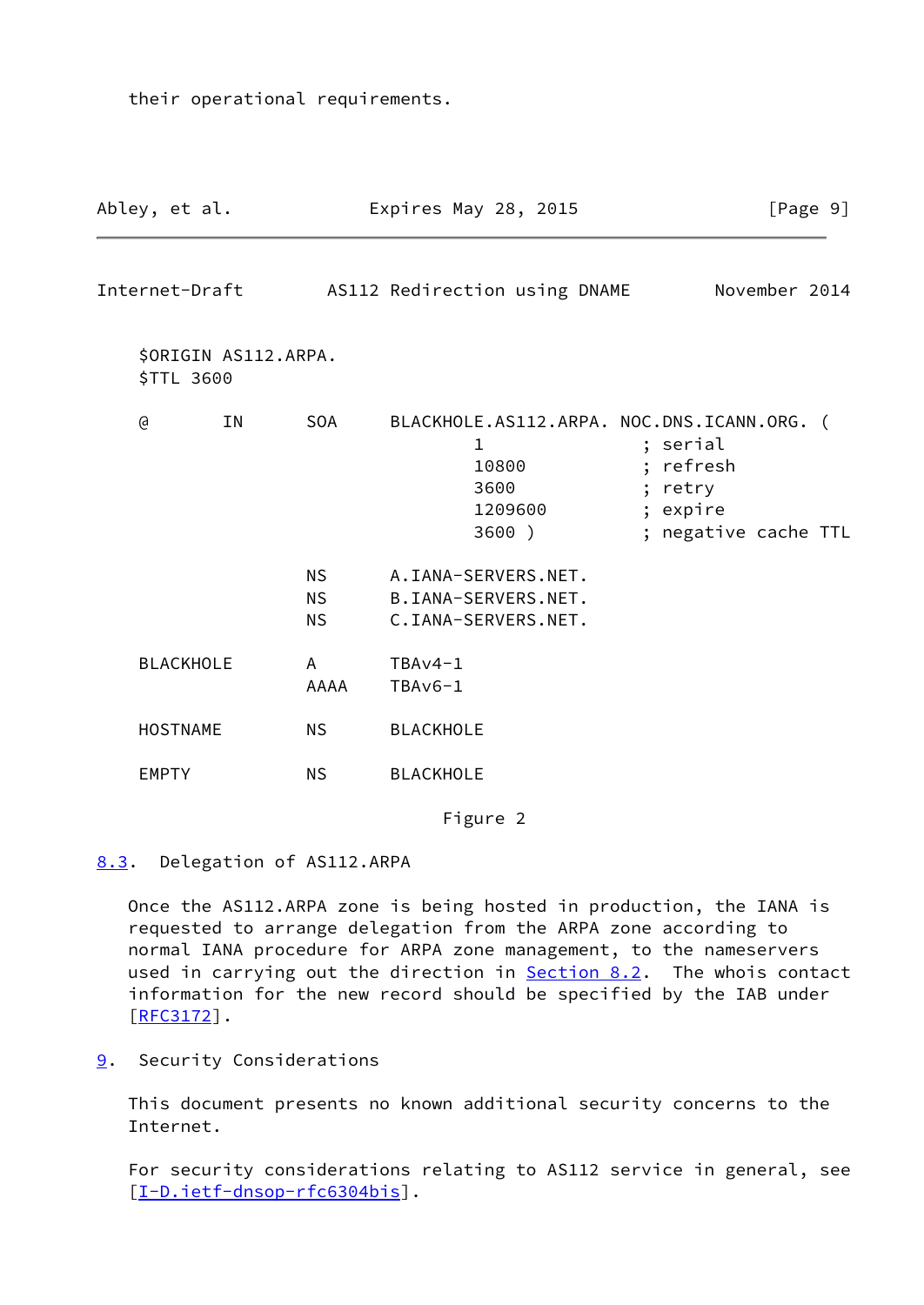# <span id="page-11-0"></span>[10.](#page-11-0) Acknowledgements

 The authors acknowledge the valuable contributions of Bob Harold and other participants in the DNSOP working group in the preparation of this document.

<span id="page-11-5"></span><span id="page-11-4"></span><span id="page-11-3"></span><span id="page-11-2"></span><span id="page-11-1"></span>

| Abley, et al.  | Expires May 28, 2015                                                                                                                                                                   | [Page 10]     |
|----------------|----------------------------------------------------------------------------------------------------------------------------------------------------------------------------------------|---------------|
| Internet-Draft | AS112 Redirection using DNAME                                                                                                                                                          | November 2014 |
| 11. References |                                                                                                                                                                                        |               |
|                | 11.1. Normative References                                                                                                                                                             |               |
|                | $[I-D.ietf-dnsop-rfc6304bis]$<br>Abley, J. and W. Maton, "AS112 Nameserver Operations",<br>draft-ietf-dnsop-rfc6304bis-04 (work in progress), July<br>2014.                            |               |
| [RFC1035]      | Mockapetris, P., "Domain names - implementation and<br>specification", STD 13, RFC 1035, November 1987.                                                                                |               |
|                | [RFC2308] Andrews, M., "Negative Caching of DNS Queries (DNS<br>NCACHE)", RFC 2308, March 1998.                                                                                        |               |
|                | [RFC6672] Rose, S. and W. Wijngaards, "DNAME Redirection in the<br>DNS", RFC 6672, June 2012.                                                                                          |               |
|                | 11.2. Informative References                                                                                                                                                           |               |
|                | [RFC1918] Rekhter, Y., Moskowitz, R., Karrenberg, D., Groot, G., and<br>E. Lear, "Address Allocation for Private Internets", BCP<br>5, RFC 1918, February 1996.                        |               |
|                | [RFC2860] Carpenter, B., Baker, F., and M. Roberts, "Memorandum of<br>Understanding Concerning the Technical Work of the<br>Internet Assigned Numbers Authority", RFC 2860, June 2000. |               |
| [RFC2928]      | Hinden, R., Deering, S., Fink, R., and T. Hain, "Initial<br>IPv6 Sub-TLA ID Assignments", RFC 2928, September 2000.                                                                    |               |
| [RFC3172]      | Huston, G., "Management Guidelines & Operational                                                                                                                                       |               |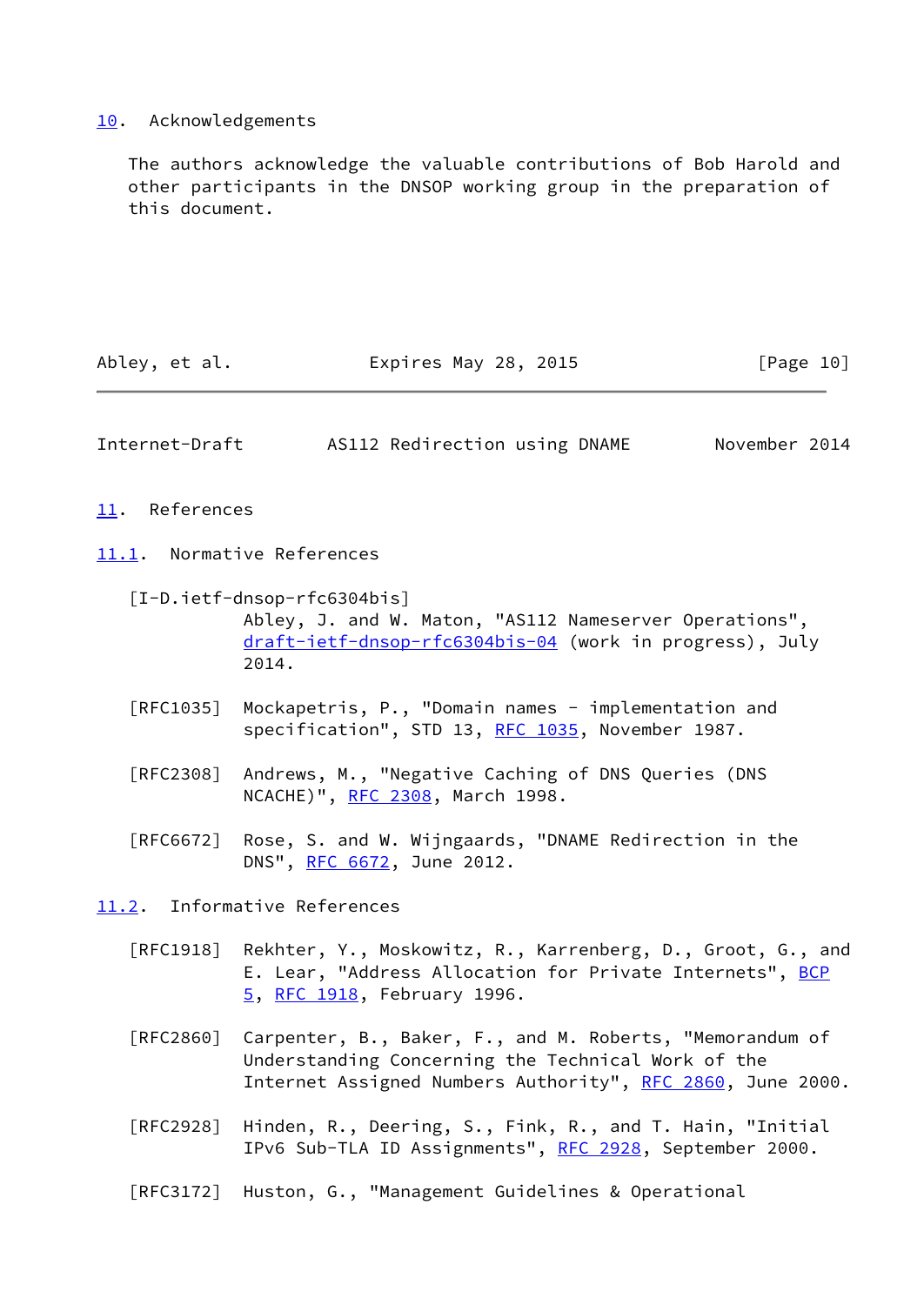Requirements for the Address and Routing Parameter Area Domain ("arpa")", [BCP 52](https://datatracker.ietf.org/doc/pdf/bcp52), [RFC 3172](https://datatracker.ietf.org/doc/pdf/rfc3172), September 2001.

- [RFC4033] Arends, R., Austein, R., Larson, M., Massey, D., and S. Rose, "DNS Security Introduction and Requirements", [RFC](https://datatracker.ietf.org/doc/pdf/rfc4033) [4033,](https://datatracker.ietf.org/doc/pdf/rfc4033) March 2005.
- [RFC4786] Abley, J. and K. Lindqvist, "Operation of Anycast Services", [BCP 126](https://datatracker.ietf.org/doc/pdf/bcp126), [RFC 4786,](https://datatracker.ietf.org/doc/pdf/rfc4786) December 2006.
- [RFC5737] Arkko, J., Cotton, M., and L. Vegoda, "IPv4 Address Blocks Reserved for Documentation", [RFC 5737](https://datatracker.ietf.org/doc/pdf/rfc5737), January 2010.
- [RFC6303] Andrews, M., "Locally Served DNS Zones", [BCP 163,](https://datatracker.ietf.org/doc/pdf/bcp163) [RFC](https://datatracker.ietf.org/doc/pdf/rfc6303) [6303,](https://datatracker.ietf.org/doc/pdf/rfc6303) July 2011.

| Abley, et al. | Expires May 28, 2015 | [Page 11] |
|---------------|----------------------|-----------|
|---------------|----------------------|-----------|

- <span id="page-12-1"></span>Internet-Draft AS112 Redirection using DNAME November 2014
	- [RFC6890] Cotton, M., Vegoda, L., Bonica, R., and B. Haberman, "Special-Purpose IP Address Registries", [BCP 153,](https://datatracker.ietf.org/doc/pdf/bcp153) [RFC](https://datatracker.ietf.org/doc/pdf/rfc6890) [6890,](https://datatracker.ietf.org/doc/pdf/rfc6890) April 2013.
- <span id="page-12-0"></span>[Appendix A.](#page-12-0) Assessing Support for DNAME in the Real World

 To measure the extent to which the DNAME construct is supported in the Internet, we have used an experimental technique to test the DNS resolvers used by end hosts, and derive from the test a measurement of DNAME support within the Internet.

<span id="page-12-2"></span>[A.1](#page-12-2). Methodology

 The test was conducted by loading a user's browser with 4 URLs to retrieve. The first three comprise the test setup, while the final URL communicates the result the the experiment controller. The URLs are:

- A http://a.<unique\_string>.dname.example.com/1x1.png? a.<unique\_string>.dname
- B <http://b.dname.example.com/1x1.png?> b.<unique\_string>.dname
- C http://c.<unique\_string>.target.example.net/1x1.png?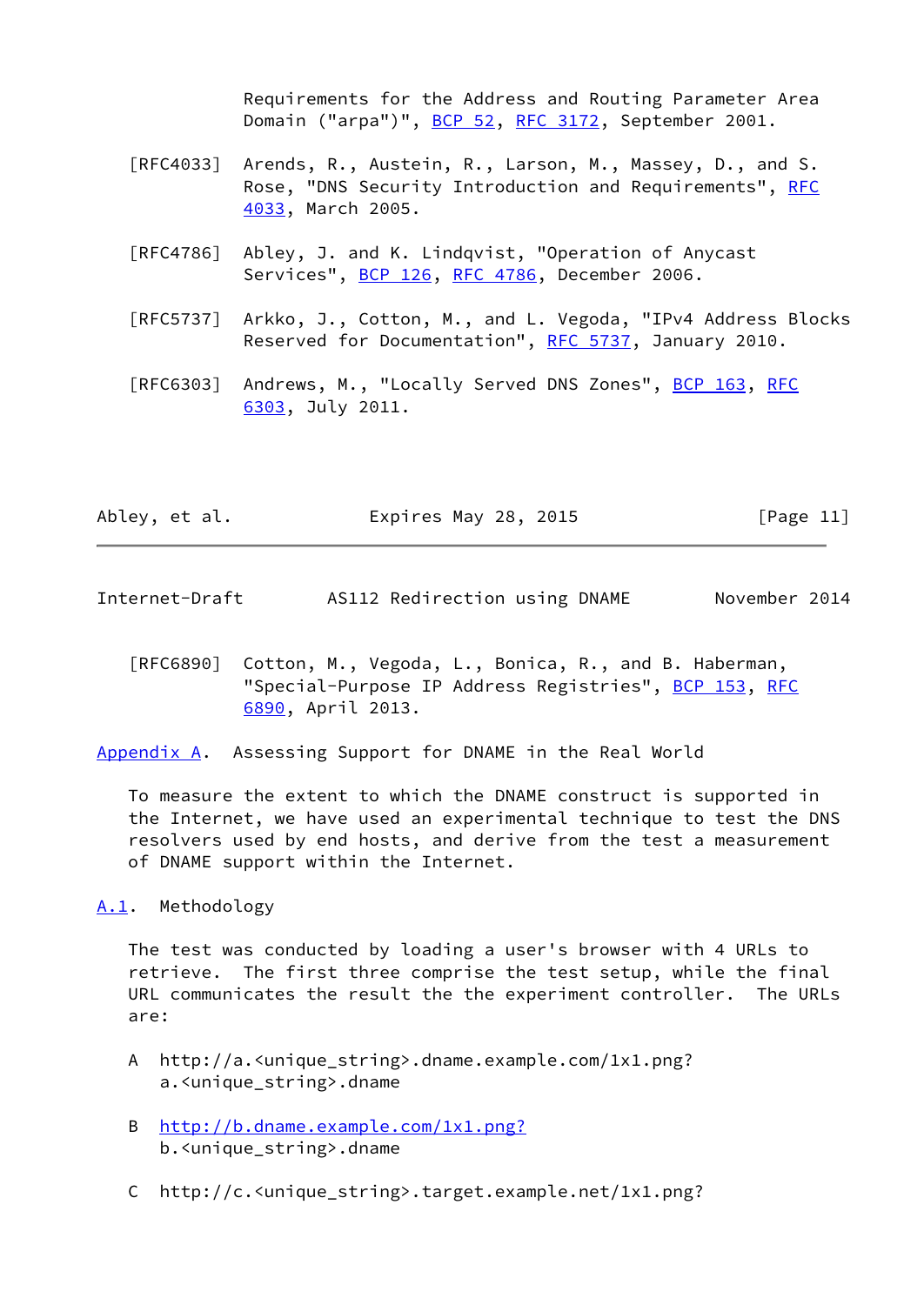c.<unique\_string>.target

 D <http://results.recorder.example.net/1x1.png?> results.<unique\_string>?za=<a\_result>&zb=<b\_result>&zc=<c\_result>

 The A URL is designed to test the end users capability to resolve a name that has never been seen before, so that the resolution of this domain name will reliably result in a query at the authoritative name server. This is intended to test the use of domain names where there is a dynamic component that also uses the DNAME construct.

 The B URL is deliberately designed to be cached by caching resolvers that are used in the process of resolving the domain name.

 The C URL is a control URL. This is a unique URL, similar to A, but does not refer to a DNAME structure.

The D URL uses a static cacheable domain name.

The <unique string> value is common to the four URLs used in each individual instance of this test, but varies from test to test. The result is that each end user is presented with a unique string.

| Abley, et al.                                                                                |    |      | Expires May 28, 2015                                                                                         | [Page $12$ ] |
|----------------------------------------------------------------------------------------------|----|------|--------------------------------------------------------------------------------------------------------------|--------------|
|                                                                                              |    |      | Internet-Draft AS112 Redirection using DNAME November 2014                                                   |              |
|                                                                                              |    |      | The contents of the EXAMPLE.COM, TARGET.EXAMPLE.NET and<br>RECORDER.EXAMPLE.NET zones are shown in Figure 3. |              |
| \$ORIGIN EXAMPLE.COM.                                                                        |    |      |                                                                                                              |              |
| $\ddotsc$<br>DNAME.<br>$\ddotsc$                                                             | IN |      | DNAME TARGET.EXAMPLE.NET.                                                                                    |              |
| \$ORIGIN TARGET.EXAMPLE.NET.                                                                 |    |      |                                                                                                              |              |
| $\ddot{\bullet}$ $\ddot{\bullet}$ $\ddot{\bullet}$<br>B<br>$\star$<br>$\cdots$               |    | TN A | IN A 192.0.2.0<br>192.0.2.0                                                                                  |              |
| \$ORIGIN RECORDER.EXAMPLE.NET.                                                               |    |      |                                                                                                              |              |
| $\ddot{\bullet}$ $\ddot{\bullet}$ $\ddot{\bullet}$<br><b>RESULTS</b><br>$\ddot{\phantom{a}}$ |    | IN A | 192.0.2.0                                                                                                    |              |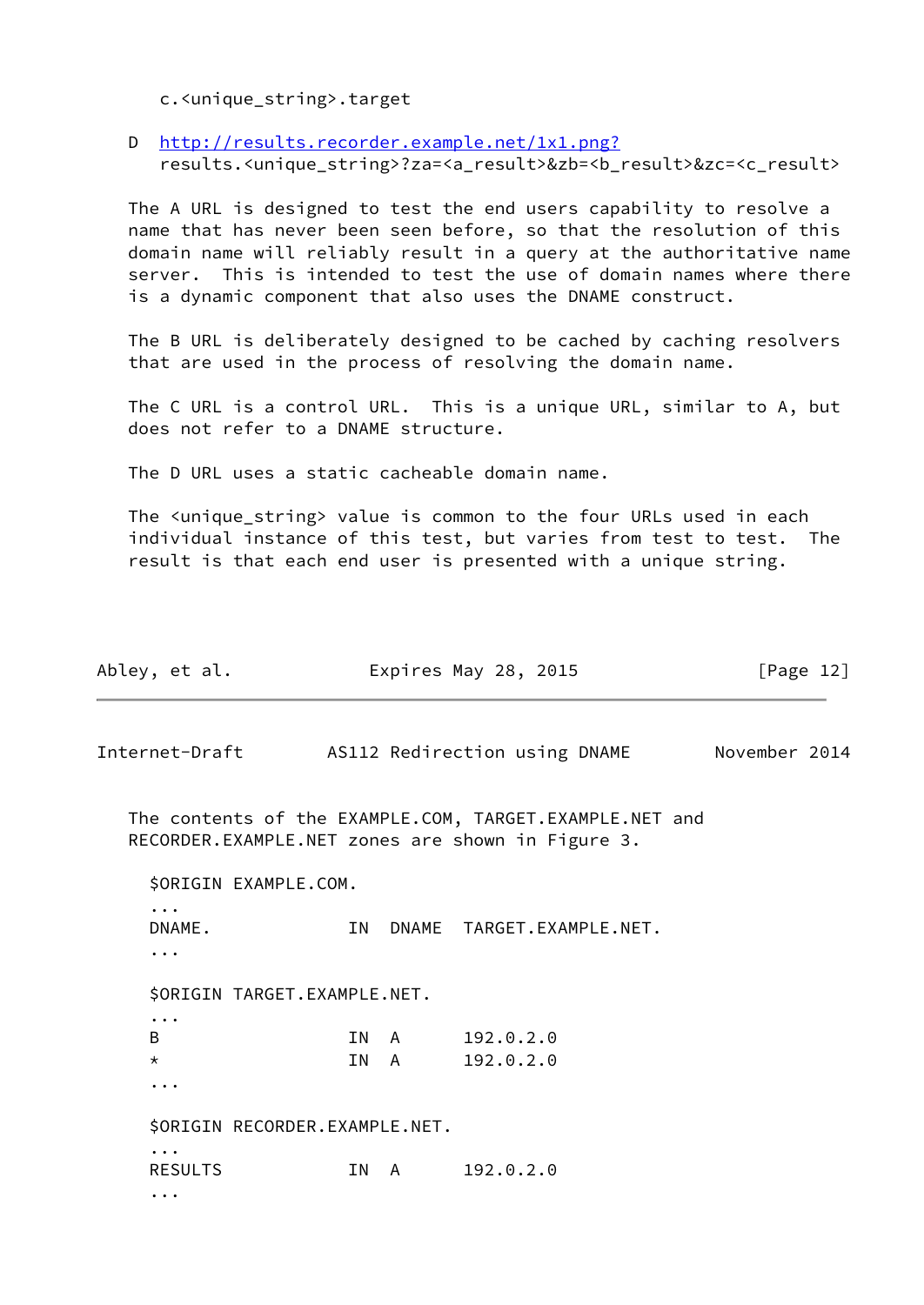#### Figure 3

 The first three URLs (A, B and C) are loaded as tasks into the user's browser upon execution of the test's script. The script starts a timer with each of these URLs to measure the elapsed time to fetch the URL. The script then waits for the three fetches to complete, or 10 seconds, whichever occurs first. The script then loads the results of the three timers into the GET arguments of the D URL, and performs a fetch to pass these results back to the experiment's server.

 Logs on the web server reached at RESULTS.EXAMPLE.NET will include entries of the form shown in Figure 4. If any of the URLs fail to load within 10 secords the D URL will report the failure as a "null" timer value.

 GET /1x1.png?results.<unique\_string>?za=1822&zb=1674&zc=1582 GET /1x1.png?results.<unique\_string>?za=null&zb=null&zc=161

#### Figure 4

 The script has been encoded in Adobe Flash with a simple image in the form of an online advertisement. An online advertisement network has been used to distribute the script. The script is invoked when the advertisement is presented in the end user's browser or application, and does not require the user to click on the supplied image in any way. The advertisement placement parameters were set to to broadest possible scope to sample users from across the entire internet.

| Abley, et al. | Expires May 28, 2015 | [Page 13] |
|---------------|----------------------|-----------|
|               |                      |           |

<span id="page-14-1"></span>Internet-Draft AS112 Redirection using DNAME November 2014

<span id="page-14-0"></span>[A.2](#page-14-0). Results

 The test was loaded into an advertisement distributed on 2013-10-10 and 2013-10-11.

|                             |         | Count   Percentage |
|-----------------------------|---------|--------------------|
| Recorded Results:   338,478 |         |                    |
| A or B Loaded:              | 331,896 | 98.1%              |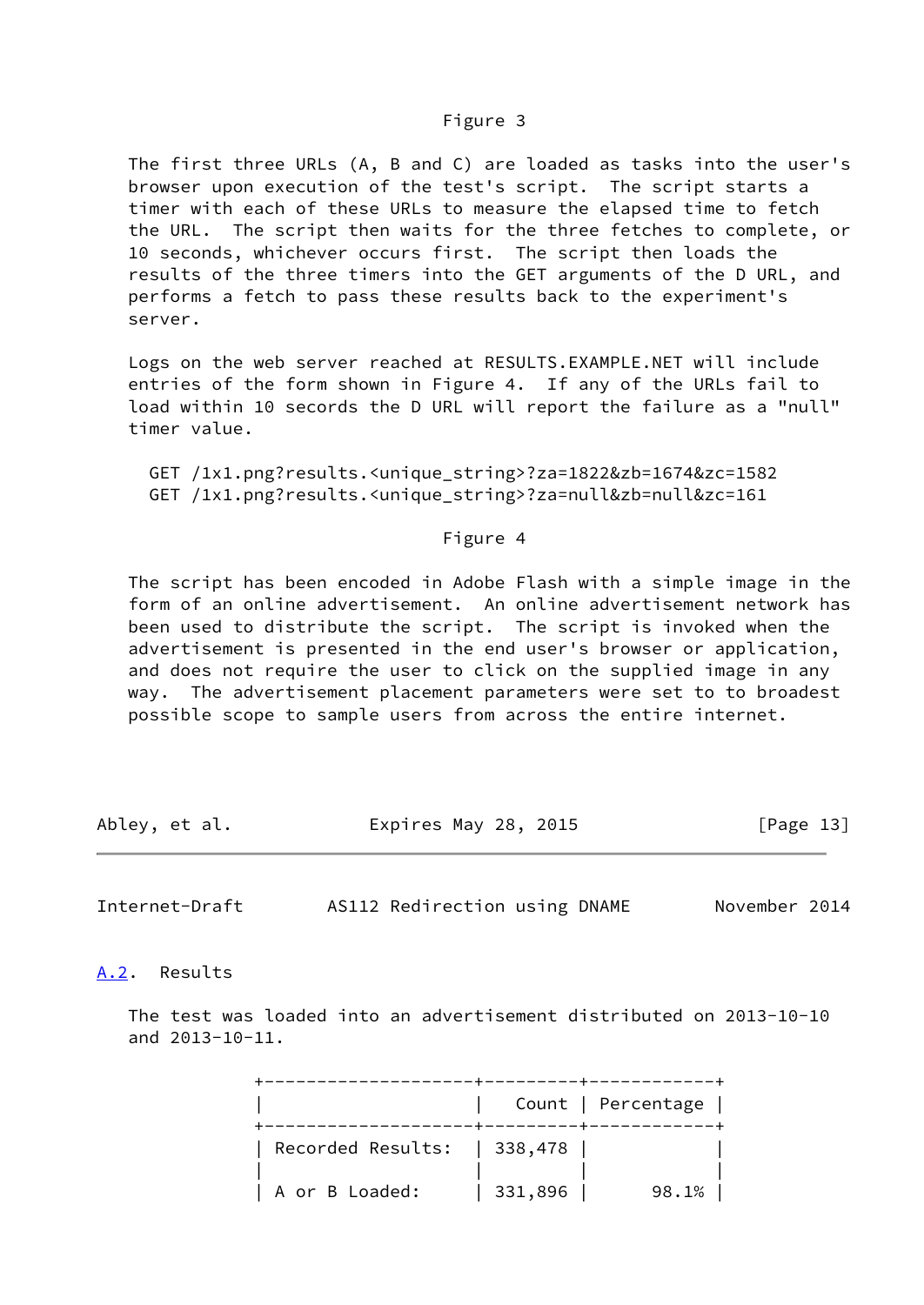| A Fail and B Fail: | 6,492 | 1.9% |
|--------------------|-------|------|
| A Fail and B Load: | 4,249 | 1.3% |
| A Load and B Fail: | 1,624 | 0.5% |
| C Fail:            | 9,355 | 2.8% |

#### Table 1

 These results indicate that at most 1.9% of tested clients use DNS resolvers that fail to resolve a domain name that contains a DNAME redirection. However the failure rate of slightly lower than 3% for the control URL indicates that the failure rate for the DNAME construct lies within the bounds of error within the experimental framework. We conclude that there is no evidence of a consistent failure on the part of deployed DNS resolvers to correctly resolve a DNAME construct.

This experiment was conducted by Geoff Huston and George Michaelson.

<span id="page-15-0"></span>[Appendix B.](#page-15-0) Editorial Notes

This section (and sub-sections) to be removed prior to publication.

<span id="page-15-1"></span>[B.1](#page-15-1). Change History

- 00 Initial write-up of Brian's idea, circulated for the purposes of entertainment.
- 01 Some particularly egregious spelling mistakes fixed. Warren Kumari and George Michaelson added as co-authors. Intended status changed to informational. Appendix on DNAME testing added, describing an experiment conducted by Geoff Huston and George Michaelson.

| Abley, et al. | Expires May 28, 2015 |  | [Page 14] |  |
|---------------|----------------------|--|-----------|--|
|               |                      |  |           |  |

<span id="page-15-2"></span>Internet-Draft AS112 Redirection using DNAME November 2014

- 00 Adopted by dnsop in IETF88, Vancouver; resubmitted as [draft-ietf](https://datatracker.ietf.org/doc/pdf/draft-ietf-dnsop-as112-dname) [dnsop-as112-dname.](https://datatracker.ietf.org/doc/pdf/draft-ietf-dnsop-as112-dname) Changed contact info for Brian.
- 01 Minor updates following submission of [draft-jabley-dnsop-](https://datatracker.ietf.org/doc/pdf/draft-jabley-dnsop-rfc6304bis)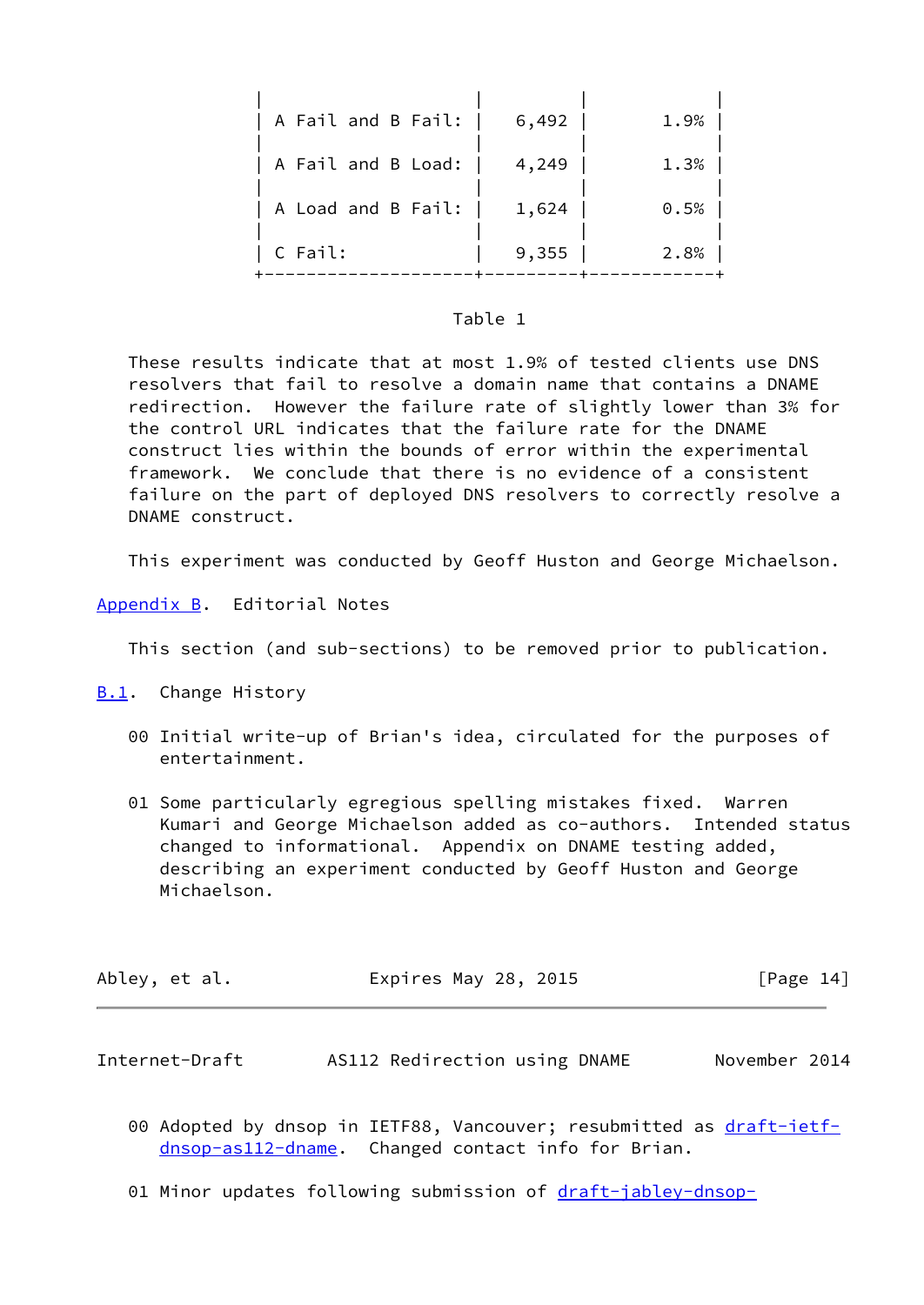[rfc6304bis.](https://datatracker.ietf.org/doc/pdf/draft-jabley-dnsop-rfc6304bis)

- 02 Text in IANA Considerations section dealing with address assignments modified following informal advice received from Leo Vegoda.
- 03 Updated references to 6304 following guidance from working group chairs.
- 04 Corrected an error picked up by Bob Harold.
- 05 Addressed various comments from the IESG and IAB. Updated Brian's contact info. Minor spelling and grammatical corrections. Added text to the abstract and introduction to reinforce the point that this approach allows liberal use of AS112 infrastructure without coordination with AS112 operators.
- 06 Made changes requested by the IAB relating to [\[RFC3172](https://datatracker.ietf.org/doc/pdf/rfc3172)].

Authors' Addresses

 Joe Abley Dyn, Inc. 186 Albert Street, Suite 103 London, ON N6A 1M1 Canada Phone: +1 519 670 9327 Email: jabley@dyn.com Brian Dickson Twitter, Inc. Email: bdickson@twitter.com Warren Kumari Google 1600 Amphitheatre Parkway Mountain View, CA 94043 USA Email: warren@kumari.net

Abley, et al. **Expires May 28, 2015** [Page 15]